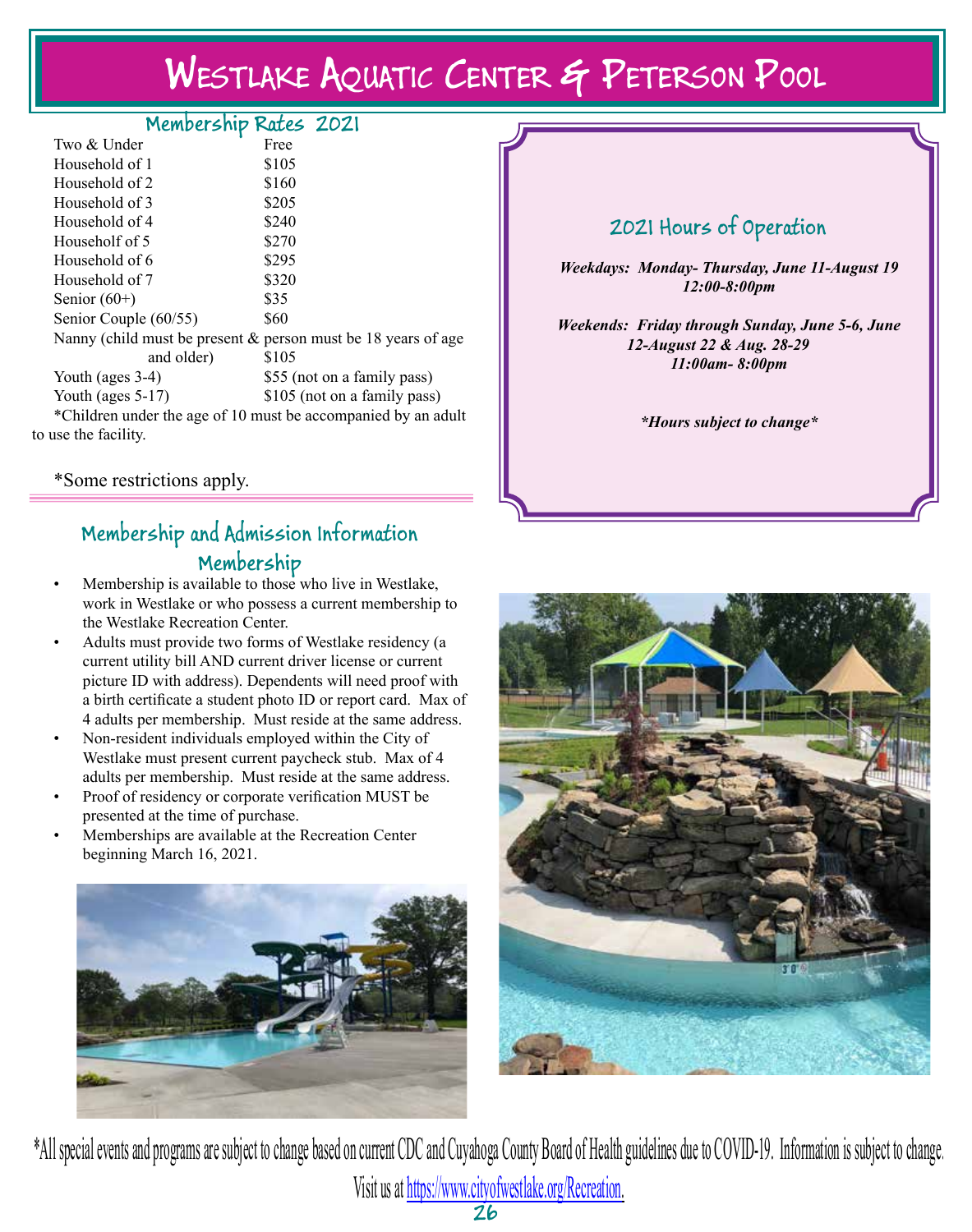# Westlake Aquatic Center & Peterson Pool

## DAILY ADMISSION

Season pass holders are permitted to bring no more than 2 non-resident guests per person. Adult residents only (18 and over) may bring in 2 non-resident guests. Residents must show proof of residency for a daily guest membership. A driver's license, current utility bill or current picture ID with address must be presented. Those who work in Westlake may also pay a daily guest admission. Proof of employment is required at time of purchase.

PowerSchool may be used as a form of Westlake student identification.

*Resident/ Corporate Non Resident (must be accompanied by pass holder or resident over the age of 18)*

| 2 and Under    | \$2.00  | \$4.00  |
|----------------|---------|---------|
| Youth $(3-4)$  | \$5.00  | \$7.00  |
| Youth $(5-17)$ | \$8.00  | \$10.00 |
| Adult (18-59)  | \$10.00 | \$12.00 |
| Senior $(60+)$ | \$5.00  | \$7.00  |
|                |         |         |

### ADMISSION REGULATIONS

- Season Passes are non-refundable and non-transferable.
- **• A \$5.00 replacement fee is charged for lost cards**.
- A season pass entitles the holder to all open swimming sessions at the pool.
- A patron (18 years of age and older, valid ID must be shown) MUST accompany children under the age of 10. There must be one adult for every 6 kids under the age of 10.
- Food, drinks and coolers are NOT ALLOWED in the facility.
- In-Out privileges are provided. See Cashier to have your hand stamped.

### FOUL WEATHER

Pool WILL NOT OPEN if the temperature at pool opening is below 68 degrees. The pool will close at the discretion of management if the weather warrants or the temperature falls below 68 degrees.

There are NO REFUNDS or RAIN CHECKS if the pool CLOSES because of inclement weather.

### Birthday Party Packages

Our pool party package includes two hours of swimming at the Westlake Aquatic Center and Peterson Pool along with space in the poolside gazebo for up to 25 guests.

Party Times: Daily 1:00-3:30pm OR 5:30-7:30pm

Reservation Fee: \$125 for up to 25 guests \$7 each additional person over with a max of 40 people.

The total headcount includes birthday child, parents, siblings, grandparents and anyone else who will be attending including those who



Food and Drink: Must be purchased through the concession stand and Big Show Catering. NO outside food or drink is permitted to be brought in.

Once you have paid for your birthday party, you must contact Big Show Catering to discuss and book your food and drinks. Call 440.933.4739 or email

melissa@clevelandcatering.com and sheri@clevelandcatering.com.

\*All special events and programs are subject to change based on current CDC and Cuyahoga County Board of Health guidelines due to COVID-19. Information is subject to change.

Visit us at https://www.cityofwestlake.org/Recreation.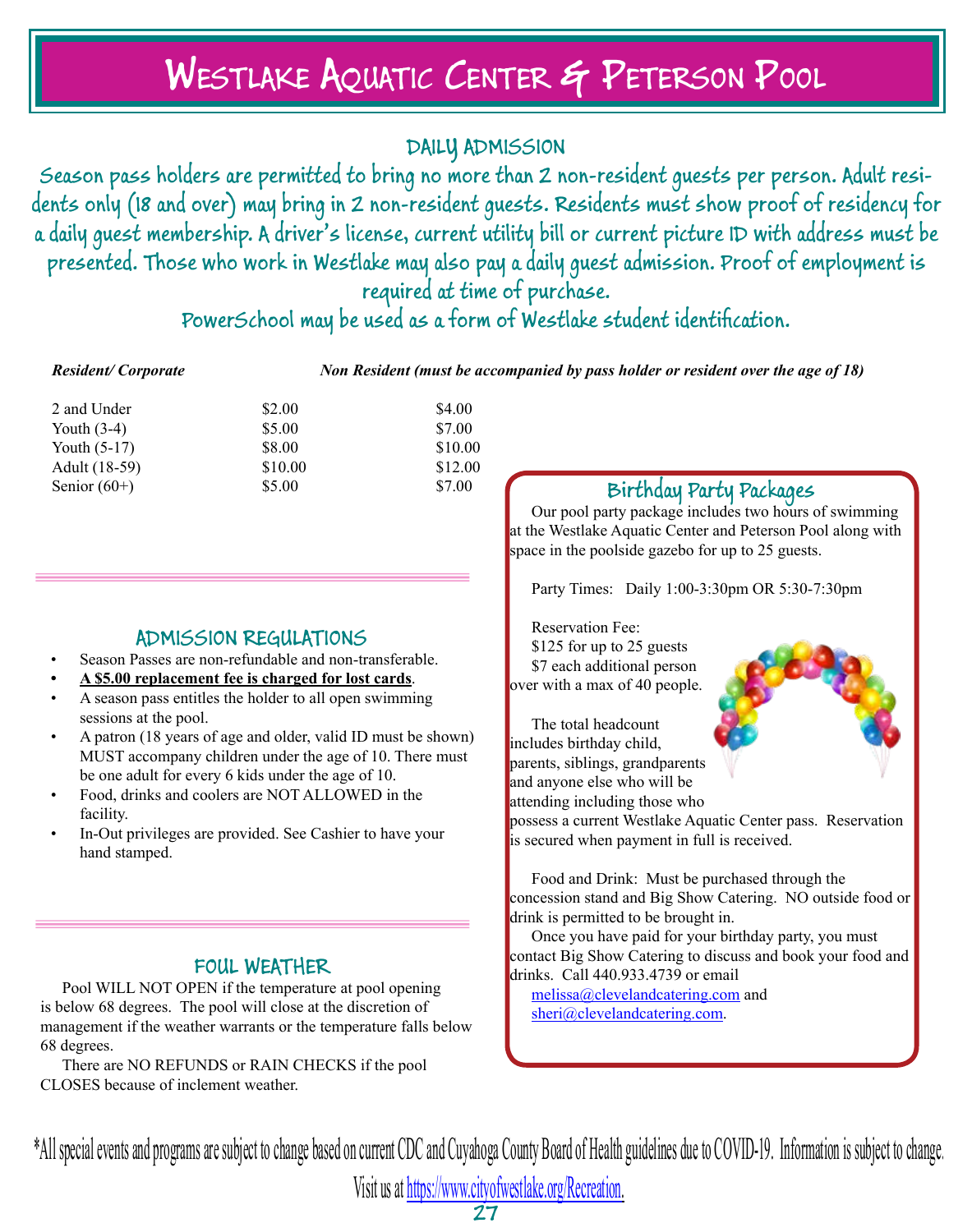# WAC Learn to Swim Lessons

Registration Dates For Westlake Aquatic Center & Peterson Pool:

WAC Member: April 1 (ONLINE only)

Westlake Resident & Corporate (proof of employment required): April 1 (ONLINE only)

# Non-Resident: April 13 (in person or online)

# Beginner with Parent (ages 3-5)

Designed for 3-5 year olds with a 4:1 teacher ratio. Children are grouped by skill level the first day of class. This class is structured similar to the Preschool Levels 1-3 for indoor lessons. Max 6

| 303901-01                                  | $M-TH, 6/14-6/24$ | 10:15-10:45am   |
|--------------------------------------------|-------------------|-----------------|
| 303901-02                                  | M-TH, 6/14-6/24   | 11:00-11:30am   |
| 303901-04                                  | M-TH, 7/5-7/15    | 10:15-10:45am   |
| 303901-05                                  | M-TH, 7/5-7/15    | 11:00-11:30am   |
| 303901-07                                  | M-TH, 7/19-7/29   | $10:15-10:45am$ |
| 303901-08                                  | M-TH, 7/19-7/29   | 11:00-11:30am   |
| \$56 WAC Member / \$84 Res / \$112 Non Res |                   |                 |

# Level III (ages 6+)

Students will build on the skills learned in Level 2 & will begin to learn to coordinate the front & back crawl for 15 yards & are introduced to elements of the butterfly  $\&$  the fundamentals of treading water. Max 4

| $u$ vaunig waivi. <i>waa</i> $\tau$        |                   |                 |
|--------------------------------------------|-------------------|-----------------|
| 303904-01                                  | $M-TH, 6/14-6/24$ | $10:15-10:45am$ |
| 303904-02                                  | M-TH, 6/14-6/24   | 11:00-11:30am   |
| 303904-04                                  | M-TH, 7/5-7/15    | $10:15-10:45am$ |
| 303904-05                                  | M-TH, 7/5-7/15    | 11:00-11:30am   |
| 303904-07                                  | M-TH, 7/19-7/29   | $10:15-10:45am$ |
| 303904-08                                  | M-TH, 7/19-7/29   | 11:00-11:30am   |
| \$56 WAC Member / \$84 Res / \$112 Non Res |                   |                 |
|                                            |                   |                 |

# Level I with Parents (ages 5-7)

10:15-10:45am 11:00-11:30am 10:15-10:45am 11:00-11:30am 10:15-10:45am 11:00-11:30am

Students just starting out in the Learn to Swim program. Students learn basic aquatic skills including supported floating, bubble blowing & exploring alternating arm & leg action on their front & back. Max 8

| 303902-01 | M-TH, $6/14-6/24$                          |
|-----------|--------------------------------------------|
| 303902-02 | M-TH, $6/14-6/24$                          |
| 303902-04 | M-TH, 7/5-7/15                             |
| 303902-05 | M-TH, 7/5-7/15                             |
| 303902-07 | M-TH, 7/19-7/29                            |
| 303902-08 | M-TH, 7/19-7/29                            |
|           | \$56 WAC Member / \$84 Res / \$112 Non Res |

## Level II (ages 6+)

Students will build on the skills learned in Level  $1 \&$  will begin to float without support, bob rhythmically, & combine arm & leg on their front  $\&$  back for 15 ft. unsupported. Max 4

|           | action on their front $\alpha$ back for 15 ft. unsupported. Max 4 |                 |
|-----------|-------------------------------------------------------------------|-----------------|
| 303903-01 | M-TH, 6/14-6/24                                                   | 10:15-10:45am   |
| 303903-02 | M-TH, $6/14-6/24$                                                 | 11:00-11:30am   |
| 303903-04 | M-TH, 7/5-7/15                                                    | $10:15-10:45am$ |
| 303903-05 | M-TH, 7/5-7/15                                                    | 11:00-11:30am   |
| 303903-07 | M-TH, 7/19-7/29                                                   | $10:15-10:45am$ |
| 303903-08 | M-TH, 7/19-7/29                                                   | 11:00-11:30am   |
|           |                                                                   |                 |

\$56 WAC Member / \$84 Res / \$112 Non Res

| 303905-05 | $M-1H$ , $1/5-1/15$                        |
|-----------|--------------------------------------------|
| 303905-07 | M-TH, 7/19-7/29                            |
| 303905-08 | M-TH, 7/19-7/29                            |
|           | \$56 WAC Member / \$84 Res / \$112 Non Res |
|           |                                            |
|           |                                            |

# Level IV (ages 6+)

Students will build on the skills learned earlier & begin to increase their stroke endurance by swimming longer distances. Students will continue to work on elements of the butterfly & elementary backstroke, breaststroke & sidestroke are introduced. Max 4

| 303905-01 | M-TH, $6/14-6/24$                          | $10:15-10:45am$ |
|-----------|--------------------------------------------|-----------------|
| 303905-02 | $M-TH, 6/14-6/24$                          | 11:00-11:30am   |
| 303905-04 | M-TH, 7/5-7/15                             | $10:15-10:45am$ |
| 303905-05 | M-TH, 7/5-7/15                             | $11:00-11:30am$ |
| 303905-07 | M-TH, 7/19-7/29                            | $10:15-10:45am$ |
| 303905-08 | M-TH, 7/19-7/29                            | 11:00-11:30am   |
|           | \$56 WAC Member / \$84 Res / \$112 Non Res |                 |

# Level  $V$  (ages  $b+$ )

Students in this level refine their performance in all strokes & also work on increasing their swimming distance. Flip turns are also introduced. Max 4

| 303906-01                                         | M-TH, $6/14-6/24$ | 10:15-10:45am   |
|---------------------------------------------------|-------------------|-----------------|
| 303906-02                                         | M-TH, 6/14-6/24   | 11:00-11:30am   |
| 303906-04                                         | M-TH, 7/5-7/15    | 10:15-10:45am   |
| 303906-05                                         | M-TH, 7/5-7/15    | 11:00-11:30am   |
| 303906-07                                         | M-TH, 7/19-7/29   | $10:15-10:45am$ |
| 303906-08                                         | M-TH, 7/19-7/29   | 11:00-11:30am   |
| $$56$ WAC Member $/$ $$94$ Des $/$ $$112$ Non Des |                   |                 |

\$56 WAC Member / \$84 Res / \$112 Non Res

\*All special events and programs are subject to change based on current CDC and Cuyahoga County Board of Health guidelines due to COVID-19. Information is subject to change.

Visit us at https://www.cityofwestlake.org/Recreation.